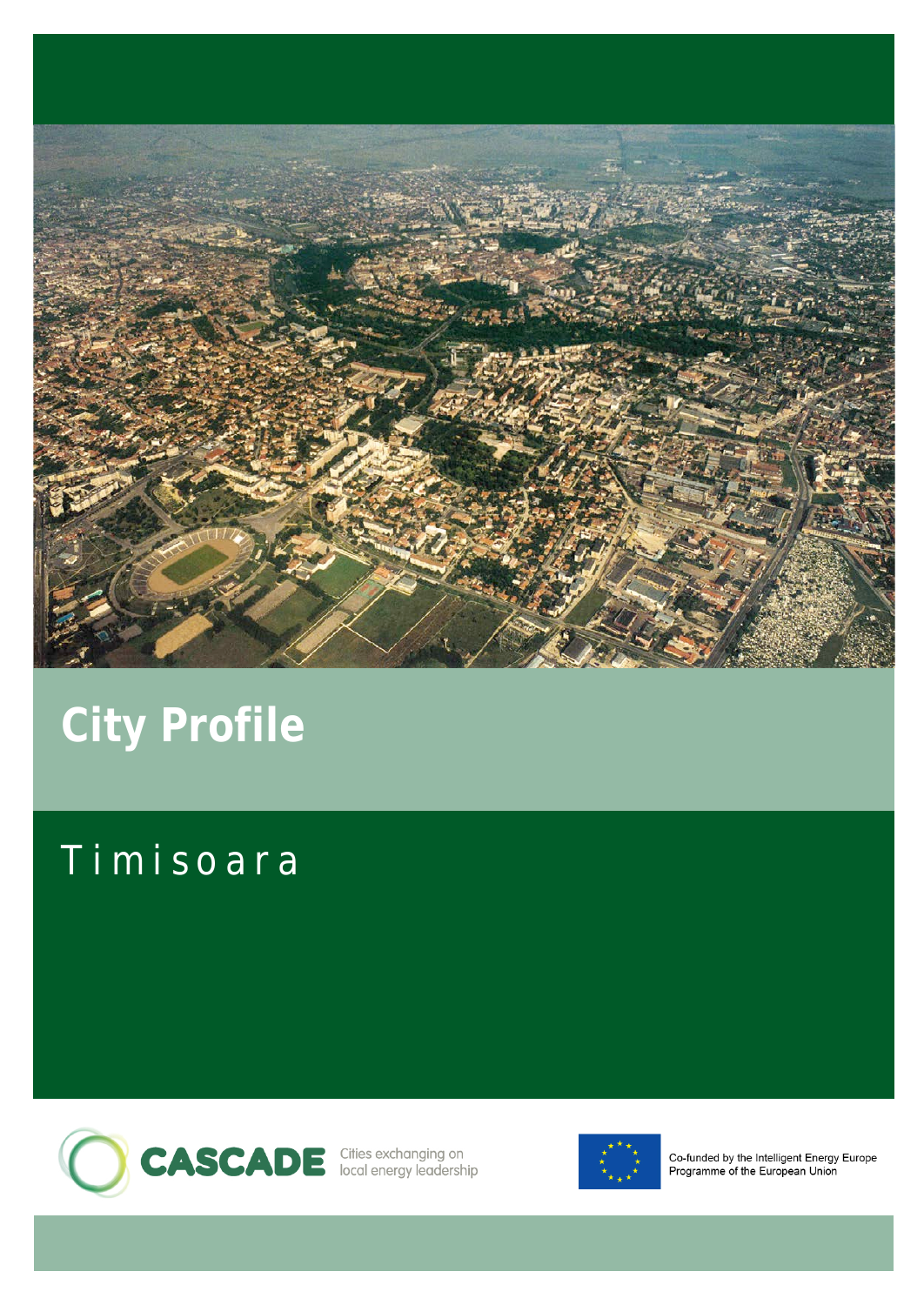

#### Introduction

Timişoara is the largest city in western Romania. It is the capital of Timis County with a sphere of influence across 5,000 square kilometres. At the end of 2012, the city had a stable population of 340,441.

Economically speaking, Timişoara is among the most important cities in Romania, influencing the whole region. Located near the borders of Serbia and Hungary, it has always been an economical and cultural bridge between the neighbouring countries. This potential was amplified in 1994, when the DKTM (Danube, Kris, Mureș, Tisza) Euro region was created, Timişoara being this region's biggest city.

Timişoara Municipality signed the Covenant of Mayors in 2010 and started developing the climate change strategy and action plan for fighting, mitigating and adaptation to climate change in the city of Timişoara – a Sustainable Energy Action Plan (SEAP) in 2009.

The SEAP was approved at a local level by the Local Council in 2010 and was implemented by all the departments of the City Hall, through a steering team with competences for mainstreaming energy efficiency and climate change policies, coordinated by the mayor. The actions and measures are funded by the local budget, as well as national and European funds.

The SEAP includes targets, objectives, measures and actions for eight relevant sectors: transport, energy, residential, institutions, waste, agriculture and green areas, water and industry.

In order for the Timişoara municipality to attain the global objective of reducing  $CO<sub>2</sub>$  emissions by 20% by the year 2020, the realistic local targets have been set for each sector in accordance with each sector's  $CO<sub>2</sub>$  emission reduction potential.

The SEAP aims to promote environmental technologies to reduce pressure on natural resources and improve the quality of the environment and life, also taking into consideration the promotion of economic growth. The plan contains priority measures and action to be undertaken by the municipality, the industry and other stakeholders to promote large-scale development and use of environmental technologies, clean technologies for products and processes and new eco-efficient technologies for waste management. The plan also promotes scientific and technological support for the conservation, reconstruction and strengthening of biological and ecological diversity and sustainable territorial development planning in order to provide active support for integrated and coherent economic and social development.

## Energy-Efficient Buildings and Districts

In the field of energy-efficient buildings and districts, Timişoara City Hall has identified three major goals concerning the SEAP: (1) Renovation work to transform existing buildings into energy-efficient buildings, (2) Energy-efficient districts and (3) Neutral or energy-positive new buildings.

Timişoara is divided into 13 districts, with a total of 23,223 residential buildings,

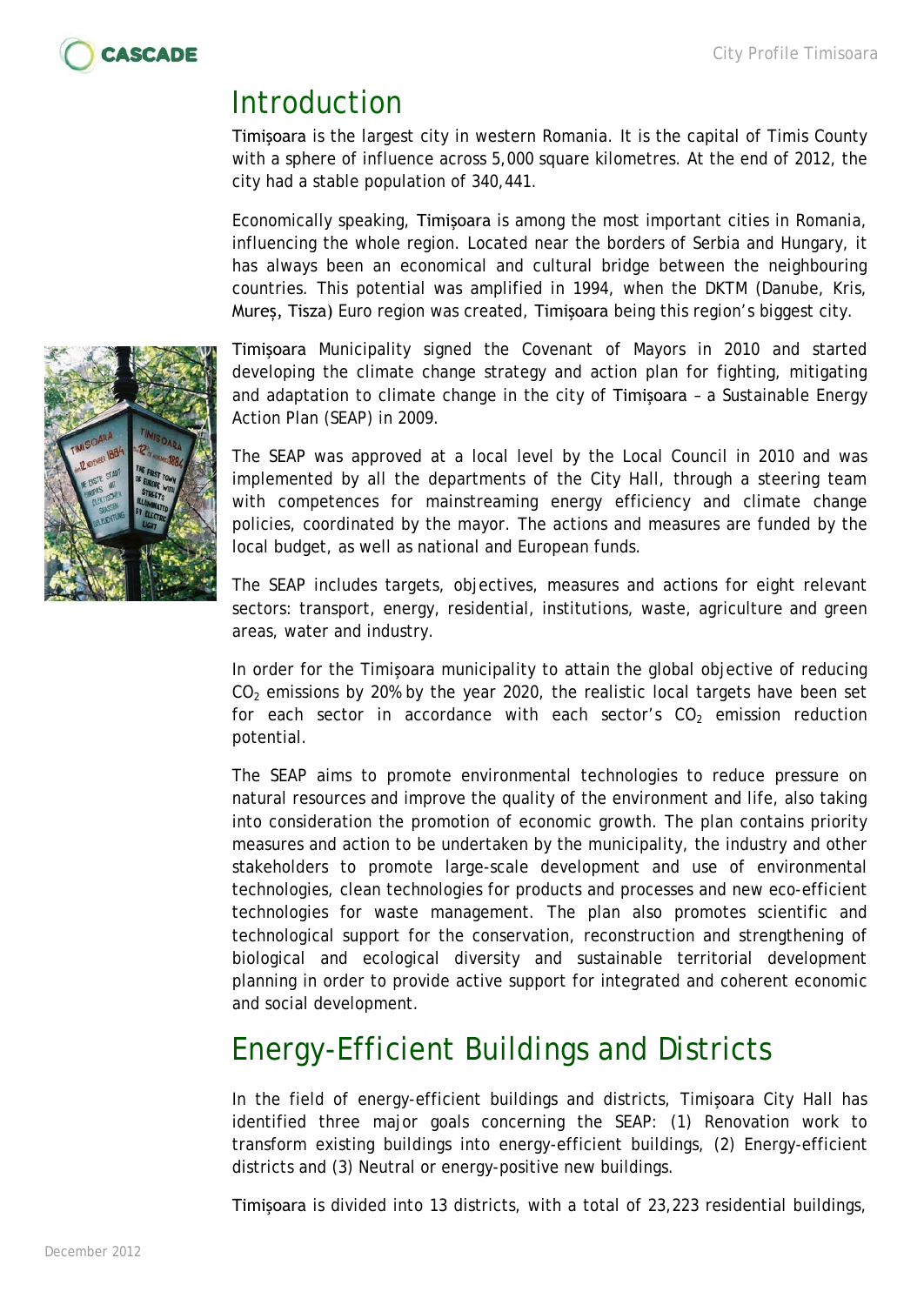## **CASCADE**

both individual and multi-dwelling building types. Approximately 14,500 of these buildings were built before 1940, mostly connected to the local heating system.

The Timişoara municipality has joined the national programme for energy efficiency of residential houses, subsidised partially by the Romanian Government (50%), with a contribution from the City Hall (30%) and each beneficiary (20%). Under the framework of this programme, 64 apartment buildings have already been renovated, yielding a total of 2,256 flats.

In 2013, we plan to access funds of  $\epsilon$ 8 million allocated to the western development region under the framework of the Regional Operational Plan Priority Axis I 'Support to sustainable development of cities – urban growth poles', under field of intervention 1.2. 'Support investment in energy efficiency of residential buildings'. These funds, after projects are approved, will provide for the thermal modernisation of approximately 100 apartment buildings, especially those built during the period 1950-1990. The objective of this area of intervention is pursued in accordance with the objectives of the Europe 2020 Strategy.

The municipality also supports citizens' initiatives. Improving energy efficiency in homes and encouraging low-carbon 'micro-generation' (small-scale generation of power and hot water by individuals) is supported by the municipality through the provision of fiscal incentives established by decisions of the Local Council.

#### Renewable Energy Sources and Distributed Generation

The contribution of renewables to energy supply and electricity generation remains low, both in absolute terms and relative to other countries. Fossil fuels continue to account for the majority of the supply. At the local level, no major projects regarding renewable energy sources (RES) have been implemented, mainly due to the financial constraints of the local budget. Nevertheless, in recent years, efforts have been made in the development of technical documentation and preparation of RES projects.

The largest project in the field of energy, which is in the final phase of implementation, involves upgrading the central heating system in the city of Timişoara in order to comply with environmental regulations regarding air emissions and increase efficiency in urban heat supply and is financed under the Operational Programme 'Environment', financed by the European Regional Development Fund (ERDF). Measures under this project include the creation of a desulphurisation unit and the retrofitting of eight pumps and boilers.

At the local level, legal instruments for accessing household funds are used by the environment protection agency Timis to assign 120 projects involving solar systems for domestic hot water generation to the municipality of Timişoara to be then implemented by the citizens. Besides these, several smaller household investments in solar thermal systems were made in the last three years. Smallerscale investments were also made in public lighting, especially in parks and green areas, in the form of standalone solar lights with photovoltaic (PV) panels, and in solar panel systems for generating hot water in schools.

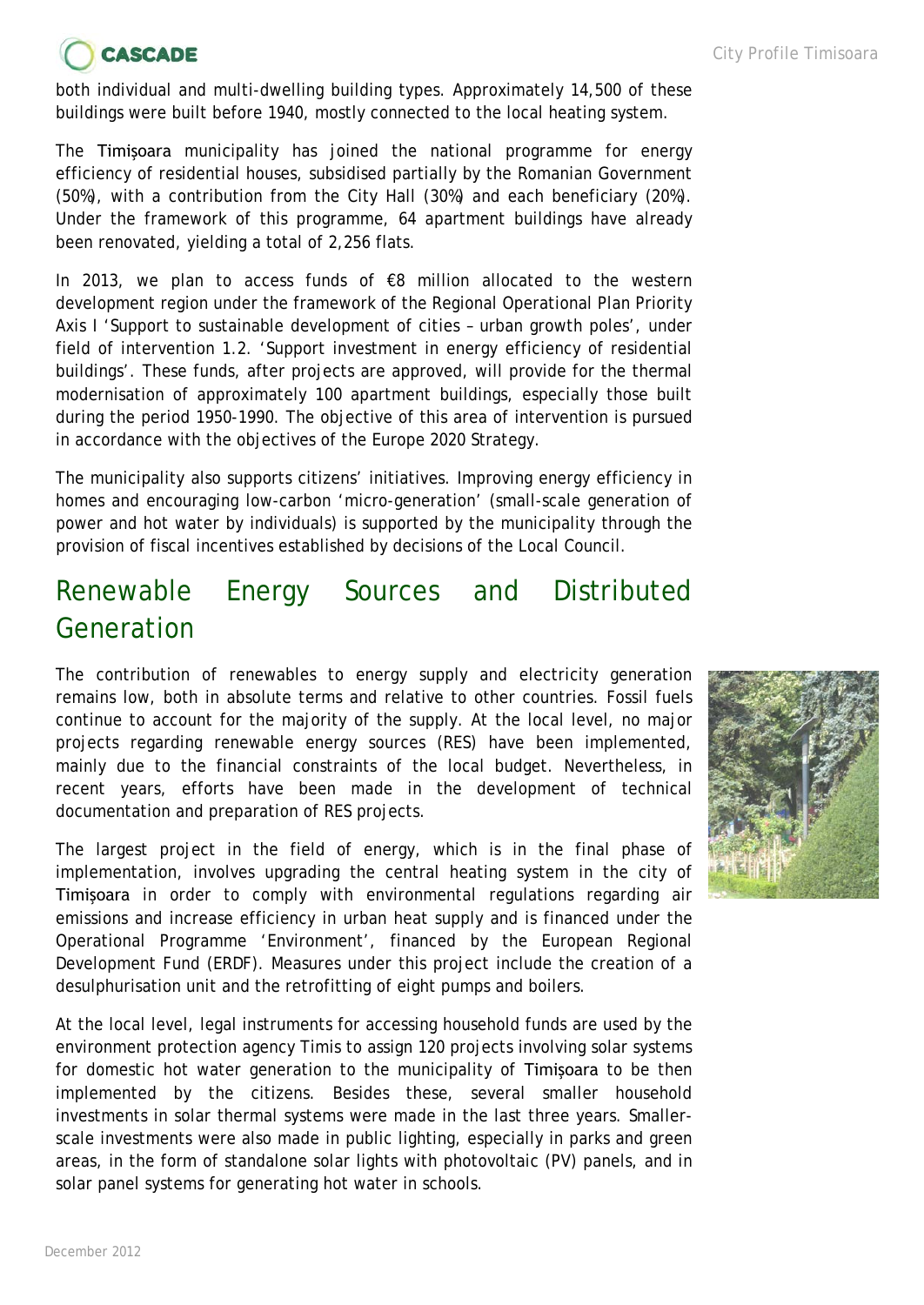



In perspective, the plan is to promote local investment to generate heat and power through the incineration of municipal solid waste. An important project in this field will start this year and will centre on energy recovery from municipal solid waste by designing an appropriate installation and integration into CET South Timişoara (one of Timişoara's combined heat and power plants). The CET company that has the Local Council as a shareholder will be an independent producer in the cogeneration of power and heat. The project is worth approximately €85 million.

#### Energy in Urban Transport

Energy-efficient transport can be described as 'performing the necessary transport with the minimum of energy' and is divided into three factors:

- travel efficiency
- system efficiency
- vehicle efficiency

The focus therefore lies on establishing a new, non-polluting vehicle fleet; installing solar systems for the energy supply of public transport-related activities; expanding and modernising public transport, road lighting and power supply networks; renovating the underground pipeline system and the traffic lighting system; developing a sustainable urban and traffic policy for the city and the surrounding areas; identifying and preparing key measures for sustainable urban and transport development; and also raising awareness of metropolitan development and marketing. Additionally, cycling paths could be developed to link cycle lanes.

The main priority for the municipality of Timişoara is to improve traffic and mobility in the city, particularly public transport, both on a local and a peri-urban level, by increasing the trade speed, reliability and quality of existing public transport systems and to create new public transport services. For this to happen, the Municipality has framed and approved the Study 'Timişoara – Vision 2030', a strategic concept for sustainable development of the city that concerns interconnected fields of railway, public transportation, airport, roads and which together offer a coherent view of the way in which the transport system can develop, not only at the municipal level but also in peri-urban regions.

In 2008, Timişoara was assigned as the growth pole for the western region of Romania, including its urban centre (Timişoara) and area of influence (14 territorial-administrative units). The strategic planning tool for metropolitan development is the 'Integrated Plan of Development for the Timişoara Growth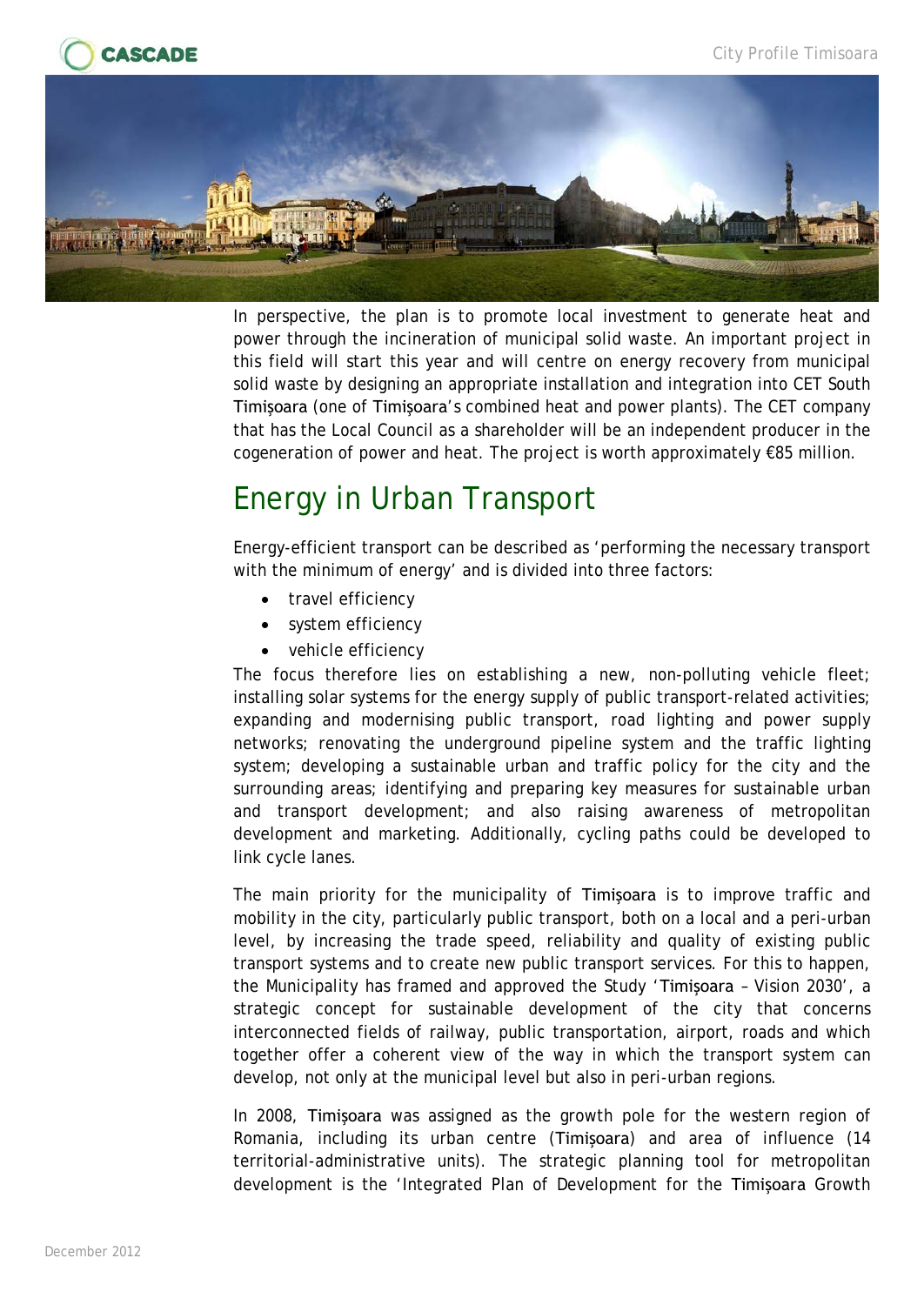

Pole', which correlates sectoral politics (economic, social, transport, environmental etc.) with territorial politics, and submits a portfolio of priority investment projects. The main objectives of this project are to modernise road transport networks, promote green transport, and enhance the promenade and relaxation areas for residents.

The municipality of Timişoara is the local public authority responsible for the administration of the city, and it has distinctive departments in charge of urban planning, environmental protection, public transport and strategic development etc., which employ specialists with good skills and professional experience as well as experience in preparing and implementing EU-funded projects. The Local Council of the Timişoara municipality is the sole shareholder of the local public transport company, which operates trams, buses and trolley buses.

## Financing

The SEAP established the development measures and projects for transport infrastructure, energy and climate issues for the short, medium and long term. In general, recent years were marked by the financial constraints of the local budget. However, the municipality of Timişoara has made a series of investments in infrastructure development, energy efficiency and building modernisation.

The local budget for 2013 dedicates significant funding to investment projects, such as the extension of trolley lines, implementation of adaptive traffic management, modernisation of tram lines, and road modernisation in order to improve traffic flow and safety. The source of financing for these projects is the local budget, the national budget and EU funds of around €34 million.

Also, the thermal modernisation of around 100 apartment buildings in total involves investments of over €13 million, financed from EU funds (60%) and local and private funds (40%).

The overall local budget for transport sector, energy and climate-related projects in Timişoara exceeds €25 million in fiscal year 2013.

#### Future Visions and Expectations

The current climate change strategy and action plan for fighting, mitigating and adaptation to climate change in the city of Timişoara' – the Sustainable Energy Action Plan (SEAP) elaborated in 2009 – will be continuously readapted to new challenges, and the new adapted vision and mission will be structured towards achieving 2050 EU goals.

Climate change policy in Timişoara should increasingly consider adaptation in addition to mitigation.

In the future, adapting priorities will be proposed, including a strategic approach to land-use planning, provision of local infrastructure, design and renovation of buildings, management of natural resource sustainability, and effective emergency planning.

Mainstreaming climate change adaptation into all relevant areas of public policy is

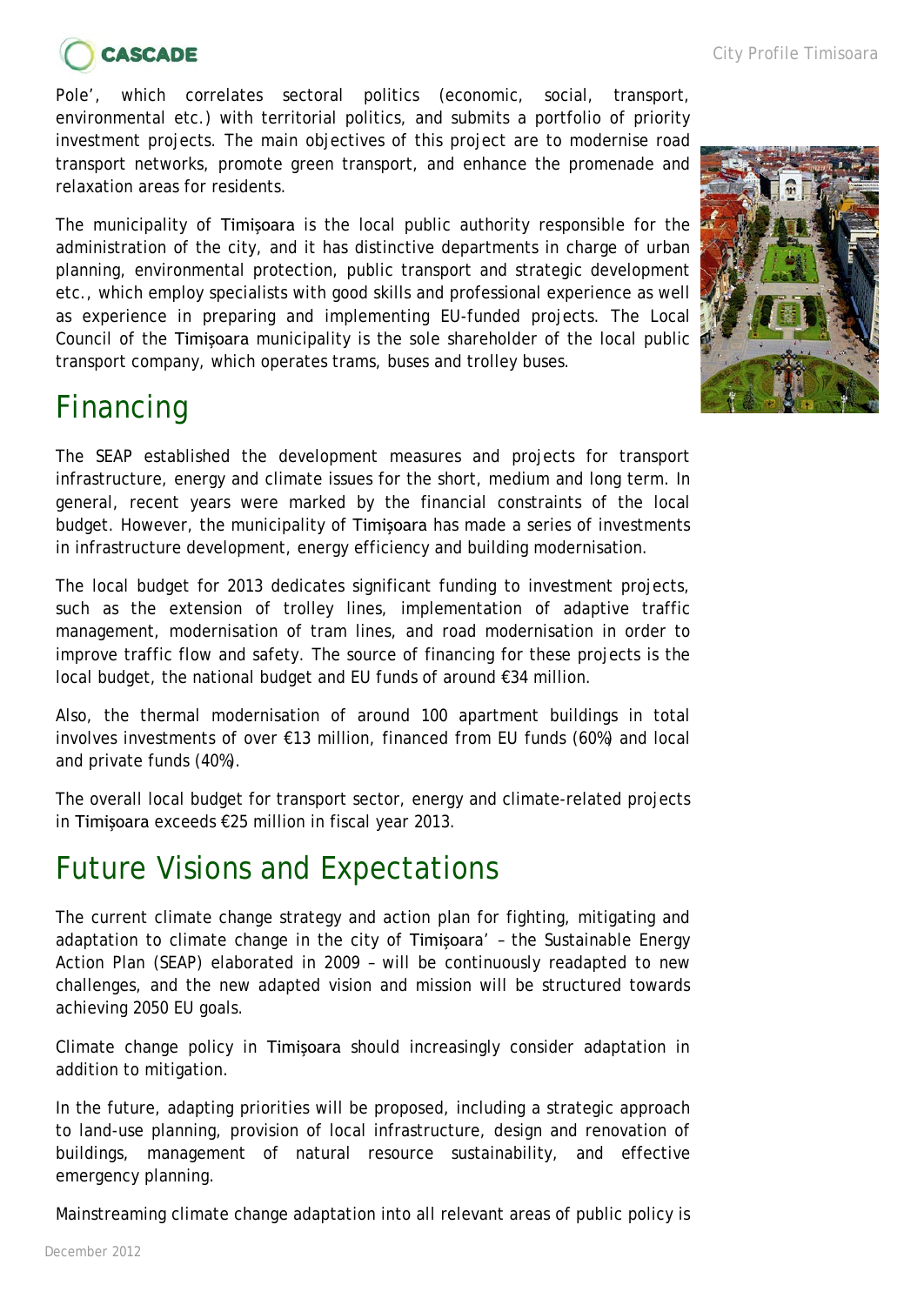

a priority. It is a long-term process including awareness-raising, integration into sectoral planning and implementation of specific adaptation options. Integrating climate change risks requires more flexible, preventive and forward-looking approaches and will involve legal, institutional and policy changes.

In the future, the risk of serious climate change impacts suggests that immediate actions are needed to significantly reduce GHG emissions in the coming decades. This will require greater policy attention to accelerate the uptake of existing green technologies and practices, such as policies to encourage greater energy efficiency. R&D programmes, regulations (e.g. building codes), and information instruments can help to overcome some of the market and information failures that slow the development and diffusion of climate-friendly technologies.

Another objective apart from mitigating climate change is promoting renewable sources in order to achieve lower local pollution and greater energy security.

In the energy sector, promoting clean renewable energy integration into climate change and energy policy objectives is particularly important as today's investments will lock in the infrastructure, fuel and technologies to be used for decades to come. Similarly, the buildings and transport infrastructure put in place today will be in use for decades or centuries.

Therefore, greater attention must be paid to the energy efficiency requirements in building codes and long-term public transport planning.

The Timişoara municipality's expectations are related to improving a few key areas: maximising energy efficiency as well as increasing the use of renewable energy, thus also contributing to climate change mitigation. Improving policymakers' and the local community's knowledge of the problems and consequences of climate change, particularly in view of integrating these issues into sustainable development strategies, is also important.

Last but not least, Timişoara expects to strengthen regional and European cooperation related to climate change, as well as exchange experiences and best practices with other cities that have defined strategies in this regard.